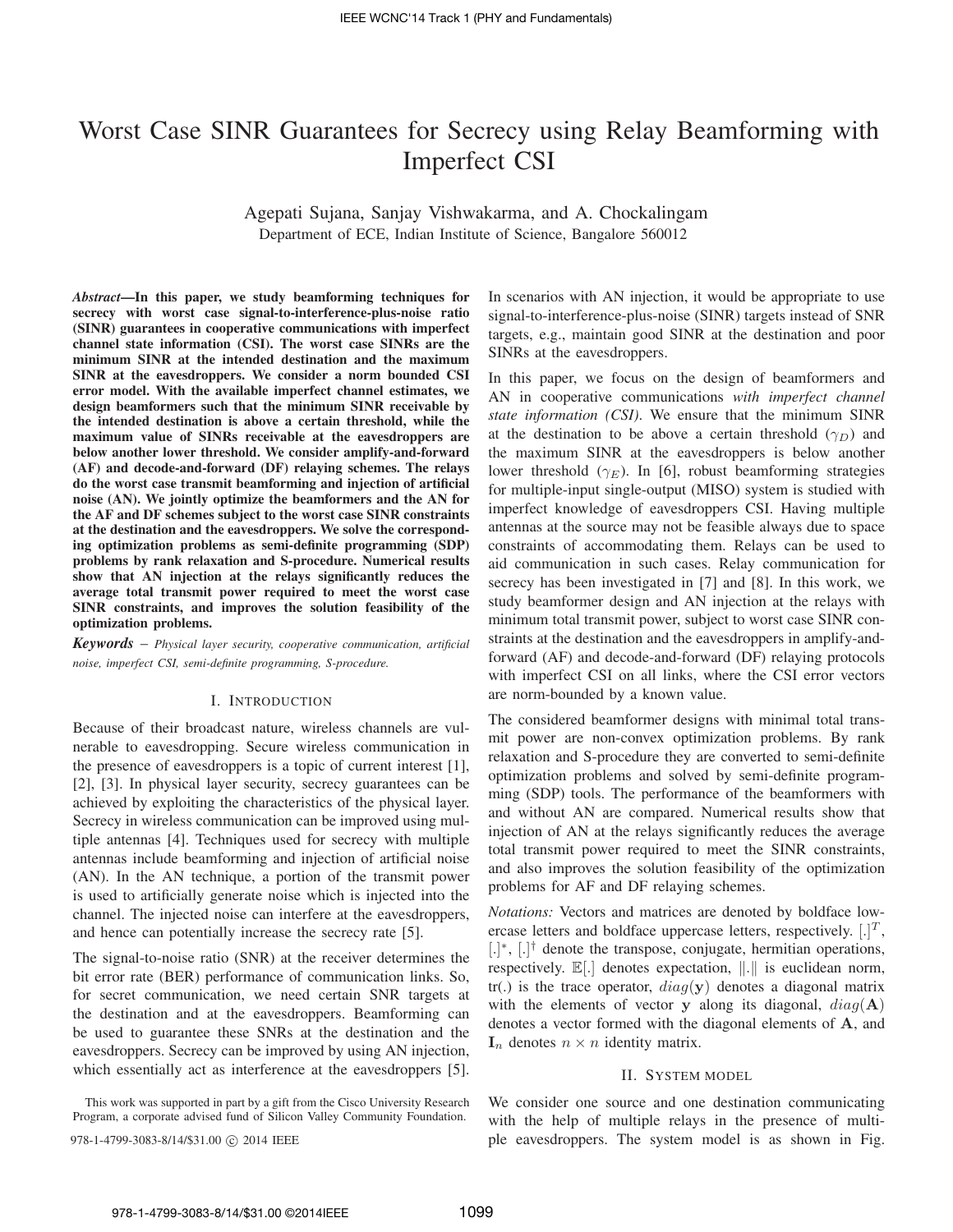1. The model consists of a source  $S$ , a destination  $D$ ,  $N$ relay nodes  $\{R_i\}_{i=1}^N$ , and M eavesdroppers  $\{E_m\}_{m=1}^M$ . All nodes are assumed to be half-duplex with one antenna each. All channels are assumed to be flat fading. Let  $h_{SR}^*$  =  $[h_{SR_1}^*, h_{SR_2}^*, \cdots, h_{SR_N}^*]^T$  denote the  $N \times 1$  channel gain vector from source to relays,  $h_{SD}^{*}$  denote the channel gain from source to destination,  $\mathbf{h}_{SE}^* = [h_{SE_1}^*, h_{SE_2}^*, \cdots, h_{SE_M}^*]^T$  denote the  $M \times 1$  channel gain vector from source to eavesdroppers,  $\mathbf{h}_{RD}^* = [h_{R_1D}^*, h_{R_2D}^*, \cdots, h_{R_ND}^*]^T$  denote the  $N \times 1$  channel gain vector from relays to the destination, and  $\mathbf{H}_{RE}^*$  denotes the  $N \times M$  channel matrix between relays and eavesdroppers given by  $\mathbf{H}_{RE}^* = [\mathbf{h}_{RE_1}^* \ \mathbf{h}_{RE_2}^* \ \cdots \ \mathbf{h}_{RE_M}^*]$ , where  $\mathbf{h}_{RE_m}^* = [h_{R_1E_m}^*, h_{R_2E_m}^*, \cdots, h_{R_NE_m}^*]^T$ ,  $m = 1, 2, \cdots, M$ . In



Fig. 1. System model of relay beamforming with multiple eavesdroppers.

both AF and DF schemes, communication between source and destination takes place in two time slots. In the first slot, source transmits the data symbol, which is received by the relays, destination and eavesdroppers. In the next slot, the relays transmit to the destination which is received at the eavesdroppers too. The signal received by the relays during the first slot is given by

$$
\mathbf{y}_R = \sqrt{P_s} \mathbf{h}_{SR}^* x + \mathbf{n}_R,\tag{1}
$$

where  $P_s$  is the source power,  $x$  is the source data with unit variance,  $y_R$  is the  $N \times 1$  vector with received signals at N relays, **n**<sub>R</sub> is the thermal noise vector at the relays, i.e., **n**<sub>R</sub> ∼  $\mathcal{CN}(0, \sigma_R^2 \mathbf{I}_N)$ . The received signals at the destination and at the *mth* eavesdropper during first slot are given by

$$
y_{1D} = \sqrt{P_s} h_{SD}^* x + n_{1D}, \tag{2}
$$

$$
y_{1E_m} = \sqrt{P_s} h_{SE_m}^* x + n_{1E_m}.
$$
 (3)

# *A. Amplify-and-forward scheme*

In the AF relaying scheme, during the second time slot, the relays transmit the weighted version of the received signal and add artificial noise (AN). The transmit signal of the relays, denoted by **s**, is given by

$$
\mathbf{s} = diag(\mathbf{y}_R)\mathbf{w} + \mathbf{n}_{AN}, \tag{4}
$$

where  $\mathbf{n}_{AN} = [n_{AN_1}, n_{AN_2}, \cdots, n_{AN_N}]^T$ , and  $n_{AN_i}$  is the artificial noise injected by the *i*th relay.  $n_{AN}$  is  $N \times 1$  complex

Gaussian vector with zero mean and covariance matrix **Ω**, i.e.,  $n_{AN} \sim \mathcal{CN}(0, \Omega)$ . The received signal at the destination in the second time slot is given by

$$
y_{2D} = \sqrt{P_s} \mathbf{h}^\dagger \mathbf{w} x + \mathbf{n}_R^T diag(\mathbf{h}_{RD}^*) \mathbf{w} + \mathbf{h}_{RD}^\dagger \mathbf{n}_{AN} + n_{2D}, \text{(5)}
$$

where  $h \triangleq diag(h_{SR})h_{RD}$ . Similarly, the received signal at the  $m$ th eavesdropper is given by

$$
y_{2E_m} = \sqrt{P_s} \mathbf{h}_m^{\dagger} \mathbf{w} x + \mathbf{n}_R^T diag(\mathbf{h}_{RE_m}^*) \mathbf{w} + \mathbf{h}_{RE_m}^{\dagger} \mathbf{n}_{AN} + n_{2E_m},
$$
 (6)

where  $\mathbf{h}_m \triangleq diag(\mathbf{h}_{SR})\mathbf{h}_{RE_m}$ . The thermal noise components at the destination and the  $m$ th eavesdropper, are assumed to be i.i.d;  $n_{iD} \sim \mathcal{CN}(0, \sigma_D^2)$  and  $n_{iE_m} \sim \mathcal{CN}(0, \sigma_{E_m}^2)$  for  $i = 1, 2$ . Using (4), the total transmit power in AF scheme is given by

$$
P_T = P_s + \mathbf{w}^\dagger (P_s \text{diag}(\mathbf{h}_{SR}^*) \text{diag}(\mathbf{h}_{SR}) + \sigma_R^2 \mathbf{I}_n) \mathbf{w} + tr(\mathbf{\Omega}). \tag{7}
$$

# *B. Decode-and-forward scheme*

In the DF scheme, a relay selection scheme is considered where k out of N relays  $(1 \leq k \leq N)$  decode the data from the received signal (1) in the first slot, and transmit the decoded data along with AN in the second slot. Relay  $R_i$  is chosen to participate in the DF relaying if its minimum receivable SNR in the first slot is above a threshold  $\gamma_R$ . The transmit signal from  $k$  selected DF relays is

$$
\mathbf{s} = diag(\mathbf{x})\mathbf{w} + \mathbf{n}_{AN},\tag{8}
$$

where  $\mathbf{x} = [x_1, x_2, \cdots, x_k]^T$ ,  $x_i (= x)$  is the decoded symbol with unit variance at the *i*th relay for  $(1 \le i \le k)$ , w is the beamforming vector for the  $k$  selected relays, and  $n_{AN}$ is the AN vector injected by the  $k$  relays. In this DF scheme with relay selection,  $h_{RD}^*$  is a  $k \times 1$  vector with channel gains from the selected relays to the destination. Likewise,  $h_{RE_m}^*$ is a  $k \times 1$  vector with channel gains from k relays to the  $m$ th eavesdropper. The received signal at the destination during second slot is given by

$$
y_{2D} = \mathbf{h}_{RD}^{\dagger} diag(\mathbf{x})\mathbf{w} + \mathbf{h}_{RD}^{\dagger} \mathbf{n}_{AN} + n_{2D}.
$$
 (9)

Similarly, the received signal at the  $m$ th eavesdropper during second slot is given by

$$
y_{2E_m} = \mathbf{h}_{RE_m}^{\dagger} diag(\mathbf{x})\mathbf{w} + \mathbf{h}_{RE_m}^{\dagger} \mathbf{n}_{AN} + n_{2E_m}.
$$
 (10)

The total transmit power in DF scheme using (8) is given by

$$
\mathbf{P}_T = P_s + ||\mathbf{w}||^2 + tr(\mathbf{\Omega}).\tag{11}
$$

In DF, for minimum transmit power, we have to solve the optimization problem over all possible relay combinations (i.e.,  $2<sup>N</sup> - 1$  combinations) and choose the subset of relays which results in the lowest transmit power. Beamforming has to be done over these selected best relays and AN has to be injected.

#### III. SINR EXPRESSIONS WITH IMPERFECT CSI

We assume that channel state information (CSI) knowledge is imperfect. Only the channel estimates are available. Let the channel error vectors be defined as follows:  $e_{SD} = h_{SD} - \hat{h}_{SD}$ ,  $e_{SE_m} = h_{SE_m} - \hat{h}_{SE_m}, e_{SR_i} = h_{SR_i} - \hat{h}_{SR_i}, \text{ for } i = 1, 2, \cdots, N,$  ${\bf e}_{RD}$  =  ${\bf h}_{RD}$  –  ${\hat{\bf h}}_{RD}$ ,  ${\bf e}_{RE_m}$  =  ${\bf h}_{RE_m}$  –  ${\hat{\bf h}}_{RE_m}$ , for  $m$  =  $1, 2, \cdots, M$ , where  $e_{SD}, e_{SE_m}, e_{SR_i}, e_{RD}, e_{RE_m}$  are the error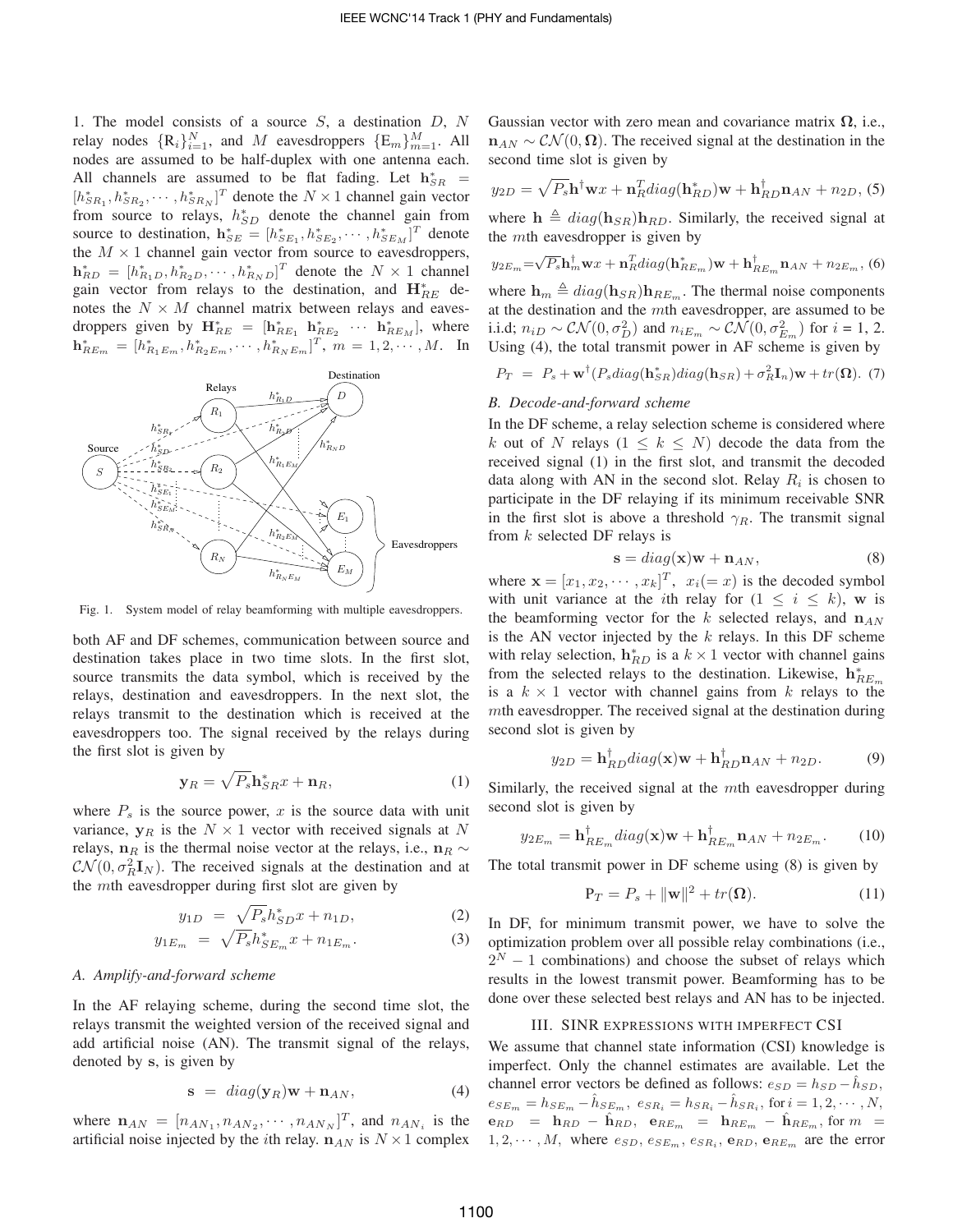components and  $\hat{h}_{SD}$ ,  $\hat{h}_{SE_m}$ ,  $\hat{h}_{SR_i}$ ,  $\hat{h}_{RD}$ ,  $\hat{h}_{RE_m}$  are the available CSI estimates. The error vectors are assumed to be norm bounded, i.e.,  $|e_{SD}|^2 \le \epsilon_{SD}^2$ ,  $|e_{SE_m}|^2 \le \epsilon_{SE}^2$   $|e_{SR_i}|^2 \le \epsilon_{SR}^2$ ,  $i =$ 1, 2, . . . , N,  $||e_{RD}||^2 \leq \epsilon_{RD}^2$  and  $||e_{RE_m}||^2 \leq \epsilon_{RE}^2$ , for  $m =$  $1, 2, \cdots, M$ , where  $\epsilon_{SD}^2, \epsilon_{SE}^2, \epsilon_{SR}^2, \epsilon_{RD}^2$  and  $\epsilon_{RE}^2$  are known. In case of AF, we assume that the estimates of **h** and  $h_m$  are available and the corresponding error vectors are as follows:  $e = h - \hat{h}$  and  $e_m = h_m - \hat{h}_m$ , for  $m = 1, 2, \dots, M$ . The error vectors are norm bounded, i.e.,  $||e||^2 \leq \epsilon^2$  and  $\|\mathbf{e}_m\|^2 \leq \epsilon_m^2$ , for  $m = 1, 2, \cdots, M$ , where  $\epsilon^2, \epsilon_m^2$  are known.

*Our aim is to find optimal source power*  $P_s$ *, relay weights*  $\mathbf{w}$ *, and AN co-variance matrix* **Ω***, subject to the worst case SINR constraints at the destination and eavesdroppers*, i.e., we have to ensure that

$$
\begin{array}{rcl}\n\min(SINR_D) & \geq & \gamma_D \text{ and} \\
\max(SINR_{E_m}) & \leq & \gamma_{E_m} \text{ for } m = 1, 2, \cdots, M.\n\end{array}
$$

Define  $\Phi \triangleq \mathbf{w}\mathbf{w}^{\dagger}$ .  $\Phi$  is an  $N \times N$  complex hermitian positive semi-definite matrix (denoted by  $\succeq 0$ ).

## *A. Amplify-and-forward scheme*

Using  $(2),(3),(5),(6)$ , the SINR expressions at the destination and the mth eavesdropper in terms of channel estimates and error vectors are

$$
\begin{aligned} SINR_D &= \frac{P_s |\hat{h}_{SD} + e_{SD}|^2}{\sigma_D^2} + \frac{tr(\Phi P_s (\hat{\mathbf{h}} + \mathbf{e}) (\hat{\mathbf{h}} + \mathbf{e})^\dagger)}{\sigma_R^2 tr(\Phi \mathbf{U}) + \sigma_D^2 + tr(\Omega \mathbf{B})}, \\ SINR_{E_m} &= \frac{P_s |\hat{h}_{SE_m} + e_{SE_m}|^2}{\sigma_{E_m}^2} + \frac{tr(\Phi P_s (\hat{\mathbf{h}}_m + \mathbf{e}_m) (\hat{\mathbf{h}}_m + \mathbf{e}_m)^\dagger)}{\sigma_R^2 tr(\Phi \mathbf{U}_m) + \sigma_{E_m}^2 + tr(\Omega \mathbf{B}_m)}. \end{aligned}
$$

## *B. Decode-and-forward scheme*

Using  $(1), (2), (3), (9), (10)$ , the SNR expression at *i*th relay, the SINR expressions at the destination and the  $m$ th eavesdropper in terms of channel estimates and error vectors are

$$
SNR_{R_i} = \frac{P_s |\hat{h}_{SR_i} + e_{SR_i}|^2}{\sigma_R^2},
$$
  
\n
$$
SINR_D = \frac{P_s |\hat{h}_{SD} + e_{SD}|^2}{\sigma_D^2} + \frac{tr(\Phi \mathbf{B})}{\sigma_D^2 + tr(\Omega \mathbf{B})},
$$
  
\n
$$
SINR_{Em} = \frac{P_s |\hat{h}_{SE_m} + e_{SE_m}|^2}{\sigma_{Em}^2} + \frac{tr(\Phi \mathbf{B}_m)}{\sigma_{Em}^2 + tr(\Omega \mathbf{B}_m)}.
$$

where  $\mathbf{U} = diag(\hat{\mathbf{h}}_{RD} + \mathbf{e}_{RD})^* diag(\hat{\mathbf{h}}_{RD} + \mathbf{e}_{RD}), \mathbf{U}_m =$  $diag(\hat{\mathbf{h}}_{RE_m} + \mathbf{e}_{RE_m})^* diag(\hat{\mathbf{h}}_{RE_m} + \mathbf{e}_{RE_m}), \mathbf{B} = (\hat{\mathbf{h}}_{RD} + \mathbf{e}_{RD})(\hat{\mathbf{h}}_{RD} + \mathbf{e}_{RD})$  $(\hat{\mathbf{h}}_{RE_m})^{\dagger}$  and  $\mathbf{B}_m = (\hat{\mathbf{h}}_{RE_m} + \mathbf{e}_{RE_m})(\hat{\mathbf{h}}_{RE_m} + \mathbf{e}_{RE_m})^{\dagger}$ .

# IV. BEAMFORMING AND AN WITH SINR CONSTRAINTS

In this section, we present the beamformer design with minimum total transmit power subject to the worst case SINR constraints at the destination and eavesdroppers. By rank relaxation and using S-procedure, the optimization problems are solved using SDP tools.

# *A. Amplify-and-forward scheme*

Here, we will find  $P_s$ , relay weights and AN required in the AF scheme to guarantee the worst case SINRs at the destination and eavesdroppers to be above and below certain set thresholds, respectively. The SINR thresholds at the destination and the mth eavesdropper are denoted by  $\gamma_D$  and  $\gamma_{E_m}$ , respectively.

Without loss of generality, assume  $\{\gamma_{E_m}\}_{m=1}^M = \gamma_E$ . We write the worst case SINR constraints as follows:

$$
\min_{e_{SD}} \frac{P_s |\hat{h}_{SD} + e_{SD}|^2}{\sigma_D^2} + \min_{\mathbf{e}, \mathbf{e}_{RD}} \frac{tr(\Phi P_s (\hat{\mathbf{h}} + \mathbf{e})(\hat{\mathbf{h}} + \mathbf{e})^{\dagger})}{\sigma_B^2 tr(\Phi \mathbf{U}) + \sigma_D^2 + tr(\Omega \mathbf{B})} \ge \gamma_D,
$$
  
s.t  $|e_{SD}|^2 \le \epsilon_{SD}^2$ ,  $||\mathbf{e}||^2 \le \epsilon^2$ ,  $||\mathbf{e}_{RD}||^2 \le \epsilon_{RD}^2$ , (12)

$$
\max_{e_{SE_m}} \frac{P_s |\hat{h}_{SE_m} + e_{SE_m}|^2}{\sigma_E^2} + \max_{e_m, e_{RE_m}} \frac{tr(\Phi P_s (\hat{\mathbf{h}}_m + \mathbf{e}_m)(\hat{\mathbf{h}}_m + \mathbf{e}_m)^{\dagger})}{\sigma_R^2 tr(\Phi \mathbf{U}_m) + \sigma_E^2 + tr(\Omega \mathbf{B}_m)} \leq \gamma_E,
$$
s.t  $|e_{SE_m}|^2 \leq \epsilon_{SE}^2$ ,  $||\mathbf{e}_m||^2 \leq \epsilon_m^2$ ,  $||\mathbf{e}_{RE_m}||^2 \leq \epsilon_{RE}^2$ . (13)

First, we minimize the direct link SNR at the destination in (12), which is

$$
\alpha = \min_{\epsilon_{SD}} \quad \frac{P_s |\hat{h}_{SD} + \epsilon_{SD}|^2}{\sigma_D^2} \; ; \; \text{s.t} \; |\epsilon_{SD}|^2 \; \leq \; \epsilon_{SD}^2, \tag{14}
$$

$$
=\frac{P_s||\hat{h}_{SD}|-\epsilon_{SD}|^2}{\sigma_D^2}.\qquad(15)
$$

Having obtained  $\alpha$  as mentioned above, we rewrite (12) in terms of  $\alpha$  in the following form:

$$
\min_{\mathbf{e}, \ \mathbf{e}_{RD}} \frac{tr(\mathbf{\Phi}P_s(\hat{\mathbf{h}} + \mathbf{e})(\hat{\mathbf{h}} + \mathbf{e})^{\dagger})}{\sigma_R^2 tr(\mathbf{\Phi}\mathbf{U}) + \sigma_D^2 + tr(\mathbf{\Omega}\mathbf{B})} \geq (\gamma_D - \alpha),
$$
\n
$$
\text{s.t } ||\mathbf{e}||^2 \leq \epsilon^2, ||\mathbf{e}_{RD}||^2 \leq \epsilon_{RD}^2,
$$

which can be transformed as

$$
\frac{s}{t} \ge (\gamma_D - \alpha),
$$
 (16)  
\n
$$
\forall e \text{ s.t } ||e||^2 \le \epsilon^2 \implies
$$

$$
tr(\Phi P_s(\hat{\mathbf{h}} + \mathbf{e})(\hat{\mathbf{h}} + \mathbf{e})^{\dagger}) \geq s \geq 0,
$$
  
\n
$$
\forall \mathbf{e}_{RD} \text{ s.t } ||\mathbf{e}_{RD}||^2 \leq \epsilon_{RD}^2 \implies
$$
 (17)

$$
\sigma_R^2 tr(\mathbf{\Phi} \mathbf{U}) + \sigma_D^2 + tr(\mathbf{\Omega} \mathbf{B}) \leq t. \tag{18}
$$

Using S-procedure [10], we rewrite (17) and (18) in the following equivalent LMI's (Linear Matrix Inequality) form:  $\overline{Q}$  0,  $\overline{Q}$ 

$$
\mathbf{J}_1 \triangleq \begin{bmatrix} \lambda_D I + P_s \boldsymbol{\Phi} & P_s \boldsymbol{\Phi} \hat{\mathbf{h}} \\ P_s \hat{\mathbf{h}}^\dagger \boldsymbol{\Phi} & -\lambda_D \epsilon^2 + \hat{\mathbf{h}}^\dagger \boldsymbol{\Phi} P_s \hat{\mathbf{h}} - s \end{bmatrix} \succeq 0, \qquad (19)
$$

$$
\begin{bmatrix} \mu_D I - \mathbf{A} & -\mathbf{A} \hat{\mathbf{h}}_{RD} \\ -\hat{\mathbf{h}}_{RD}^{\dagger} \mathbf{A} & -\mu_D \epsilon_{RD}^2 - \hat{\mathbf{h}}_{RD}^{\dagger} \mathbf{A} \hat{\mathbf{h}}_{RD} - \sigma_D^2 + t \end{bmatrix} \succeq 0, \quad (20)
$$

where  $\mathbf{A} = \sigma_R^2 diag(diag(\Phi)) + \Omega$ . We now maximize the direct link SNR at the  $m$ th eavesdropper in  $(13)$ 

$$
\beta_m = \max_{e_{SE_m}} \frac{P_s |\hat{h}_{SE_m} + e_{SE_m}|^2}{\sigma_{E_m}^2}; \text{ s.t } |e_{SE_m}|^2 \le \epsilon_{SE}^2, \quad (21)
$$

$$
= \frac{P_s ||\hat{h}_{SE_m}| + \epsilon_{SE}|^2}{\sigma_{E_m}^2}. \quad (22)
$$

We rewrite (13) in terms of  $\beta_m$  as follows:

$$
\max_{\mathbf{e}_m, \mathbf{e}_{RE_m}} \frac{tr(\mathbf{\Phi}P_s(\hat{\mathbf{h}}_m + \mathbf{e}_m)(\hat{\mathbf{h}}_m + \mathbf{e}_m)^{\dagger})}{\sigma_R^2 tr(\mathbf{\Phi}\mathbf{U}_m) + \sigma_E^2 + tr(\Omega \mathbf{B}_m)} \leq (\gamma_E - \beta_m),
$$
  
s.t  $||\mathbf{e}_m||^2 \leq \epsilon_m^2$ ,  $||\mathbf{e}_{RE_m}||^2 \leq \epsilon_{RE}^2$ ,

which can be transformed as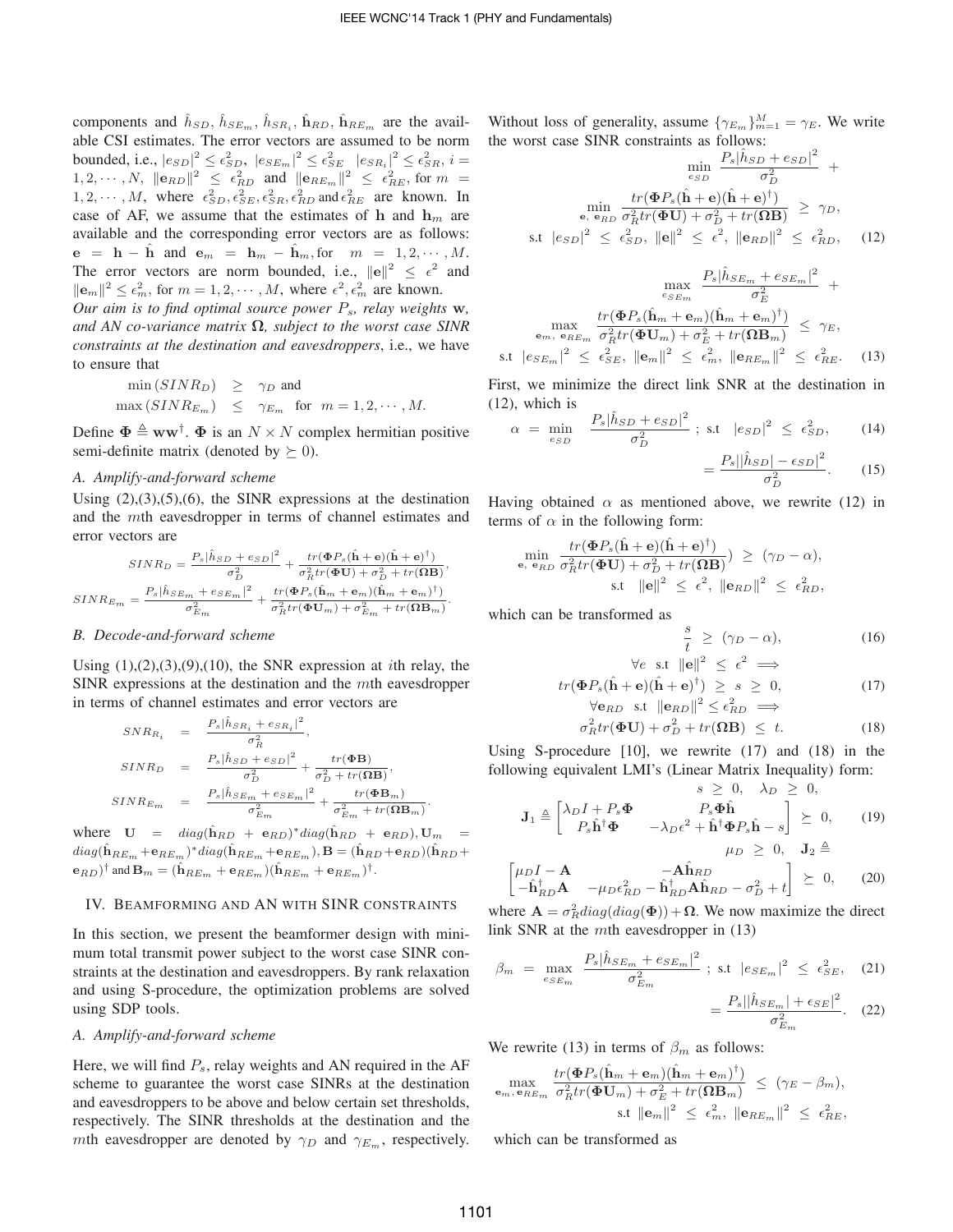$$
\frac{s_m}{t_m} \le (\gamma_E - \beta_m) \text{ for } m = 1, 2, \dots M,
$$
 (23)

$$
\forall \mathbf{e}_m \text{ s.t } ||\mathbf{e}_m||^2 \le \epsilon_m^2 \implies
$$
  

$$
tr(\Phi P_s(\hat{\mathbf{h}}_m + \mathbf{e}_m)(\hat{\mathbf{h}}_m + \mathbf{e}_m)^{\dagger}) \le s_m,
$$
  

$$
\forall \mathbf{e}_{RE_m} \text{ s.t } ||\mathbf{e}_{RE_m}||^2 \le \epsilon_{RE}^2 \implies
$$
 (24)

$$
\sigma_R^2 tr(\mathbf{\Phi} \mathbf{U}_m) + \sigma_E^2 + tr(\mathbf{\Omega} \mathbf{B}_m) \ge t_m \ge 0.
$$
 (25)

Using S-procedure, we rewrite (24) and (25) in the following equivalent LMI's form, as

$$
\lambda_{E_m} \geq 0, \quad \mathbf{L}_1^m \triangleq
$$
\n
$$
\begin{bmatrix}\n\lambda_{E_m} \mathbf{I} - P_s \boldsymbol{\Phi} & -P_s \boldsymbol{\Phi} \hat{\mathbf{h}}_m \\
-P_s \hat{\mathbf{h}}_m^{\dagger} \boldsymbol{\Phi} & -\lambda_{E_m} \epsilon_m^2 - \hat{\mathbf{h}}_m^{\dagger} \boldsymbol{\Phi} P_s \hat{\mathbf{h}}_m + s_m\n\end{bmatrix} \succeq 0, \qquad (26)
$$
\n
$$
t_m \geq 0, \quad \mu_{E_m} \geq 0, \quad \mathbf{L}_2^m \triangleq
$$

$$
\begin{bmatrix} \mu_{E_m} \mathbf{I} + \mathbf{A} & \mathbf{A} \hat{\mathbf{h}}_{RE_m} \\ \hat{\mathbf{h}}_{RE_m}^{\dagger} \mathbf{A} & -\mu_{E_m} \epsilon_{RE}^2 + \hat{\mathbf{h}}_{RE_m}^{\dagger} \mathbf{A} \hat{\mathbf{h}}_{RE_m} + \sigma_E^2 - t_m \end{bmatrix} \succeq 0.
$$
 (27)

From (7), the required worst case minimum power would be

$$
\begin{aligned}\n\min_{\mathbf{\Phi}, \ \mathbf{\Omega}} \ \max_{\mathbf{e}_{SR}} \left( tr(\mathbf{\Phi}(P_s diag(\hat{\mathbf{h}}_{SR} + \mathbf{e}_{SR}) diag(\hat{\mathbf{h}}_{SR} + \mathbf{e}_{SR})^* \right. \\
&\qquad \qquad + \sigma_R^2 \mathbf{I}_n)) + P_s + tr(\mathbf{\Omega})).\n\end{aligned}
$$

By doing the inner most maximization w.r.t  $e_{SR_i}$ , the worst case total power can be written as

$$
\min_{\mathbf{\Phi}, \ \mathbf{\Omega}} \ P_s + tr(\mathbf{\Phi}(P_s \operatorname{diag}(\mathbf{v})) + \sigma_R^2 \mathbf{I}_n)) + tr(\mathbf{\Omega}), \tag{28}
$$

where **v** =  $[v_1, v_2, \dots, v_N]^T$  and for  $i = 1, 2, \dots, N$ ,  $v_i = \max_{e_{SR_i}} |\hat{h}_{SR_i} + e_{SR_i}|^2$ ; s.t  $|e_{SR_i}|^2 \leq \epsilon_{SR_i}^2$ 

$$
{}^{e_{SR_i}} = ||\hat{h}_{SR_i}| + \epsilon_{SR}|^2.
$$

Using (16), (19), (20), (23), (26), (27) as constraints and (28) as the objective function, the optimization problem for minimizing AF total transmit power is

$$
\min_{\substack{P_s, \Phi, \Omega, \lambda_D, \mu_D, \mu_D, \Delta \subset \mathbb{R}^n, \Delta \subset \mathbb{R}^n, \Delta \subset \mathbb{R}^n, \Delta \subset \mathbb{R}^n, \Delta \subset \mathbb{R}^n, \Delta \subset \mathbb{R}^n, \Delta \subset \mathbb{R}^n, \Delta \subset \mathbb{R}^n, \Delta \subset \mathbb{R}^n, \Delta \subset \mathbb{R}^n, \Delta \subset \mathbb{R}^n, \Delta \subset \mathbb{R}^n, \Delta \subset \mathbb{R}^n, \Delta \subset \mathbb{R}^n, \Delta \subset \mathbb{R}^n, \Delta \subset \mathbb{R}^n, \Delta \subset \mathbb{R}^n, \Delta \subset \mathbb{R}^n, \Delta \subset \mathbb{R}^n, \Delta \subset \mathbb{R}^n, \Delta \subset \mathbb{R}^n, \Delta \subset \mathbb{R}^n, \Delta \subset \mathbb{R}^n, \Delta \subset \mathbb{R}^n, \Delta \subset \mathbb{R}^n, \Delta \subset \mathbb{R}^n, \Delta \subset \mathbb{R}^n, \Delta \subset \mathbb{R}^n, \Delta \subset \mathbb{R}^n, \Delta \subset \mathbb{R}^n, \Delta \subset \mathbb{R}^n, \Delta \subset \mathbb{R}^n, \Delta \subset \mathbb{R}^n, \Delta \subset \mathbb{R}^n, \Delta \subset \mathbb{R}^n, \Delta \subset \mathbb{R}^n, \Delta \subset \mathbb{R}^n, \Delta \subset \mathbb{R}^n, \Delta \subset \mathbb{R}^n, \Delta \subset \mathbb{R}^n, \Delta \subset \mathbb{R}^n, \Delta \subset \mathbb{R}^n, \Delta \subset \mathbb{R}^n, \Delta \subset \mathbb{R}^n, \Delta \subset \mathbb{R}^n, \Delta \subset \mathbb{R}^n, \Delta \subset \mathbb{R}^n, \Delta \subset \mathbb{R}^n, \Delta \subset \mathbb{R}^n, \Delta \subset \mathbb{R}^n, \Delta \subset \mathbb{R}^n, \Delta \subset \mathbb{R}^n, \Delta \subset \mathbb{R}^n, \Delta \subset \mathbb{R}^n, \Delta \subset \mathbb{R}^n, \Delta \subset \mathbb{R}^n, \Delta \subset
$$

This is a non-convex optimization problem. To make this problem a convex SDP, we

- 1) relax the non-convex rank constraint, i.e.,  $rank(\Phi) = 1$ , and
- 2) fix  $P_s$  and solve the above problem. Choose different  $P_s$ varied with a chosen step size for the considered source power constraint  $P_s \leq P_o$ . Pick the solution with least total power solved over different  $P_s$ .

Our goal is to find the beamforming vector **w** and the AN covariance matrix  $\Omega$ . The optimum solution of the SDP relaxation problems are matrices, denoted by  $\Phi'$ ,  $\Omega'$ . Numerically  $\Phi'$  is seen to be a rank-1 matrix. We choose **w** along the principal eigen vector of **Φ**′ . The beamformer design with minimum transmit power without AN is a special case of (29) with  $\Omega = 0$ . This completes the beamformer design for the AF scheme.

## *B. Decode-and-forward scheme*

Here, we present the design to find the relay weights, source power and AN required in the DF scheme which minimizes the worst case total transmit power. The required worst case SNR constraint at *i*th relay, worst case SINR constraints at the destination and mth eavesdropper are

$$
\min_{e_{SR_i}} \frac{P_s |\hat{h}_{SR_i} + e_{SR_i}|^2}{\sigma_R^2} \ge \gamma_R, \text{ s.t } |\mathbf{e}_{SR_i}|^2 \le \epsilon_{SR}^2, \qquad (30)
$$

$$
\implies \frac{P_s ||\hat{h}_{SR_i}| - \epsilon_{SR}|^2}{\sigma_R^2} \ge \gamma_R, \qquad (31)
$$

$$
\min_{e_{SD}} \frac{P_s |\hat{h}_{SD} + e_{SD}|^2}{\sigma_D^2} + \min_{\mathbf{e}_{RD}} \frac{tr(\mathbf{\Phi B})}{\sigma_D^2 + tr(\mathbf{\Omega B})} \ge \gamma_D,
$$
\n
$$
\text{s.t } |e_{SD}|^2 \le \epsilon_{SD}^2, \|\mathbf{e}_{RD}\|^2 \le \epsilon_{RD}^2, \quad (32)
$$

$$
\max_{e_{SE_m}} \frac{P_s |\hat{h}_{SE_m} + e_{SE_m}|^2}{\sigma_{E_m}^2} + \max_{e_{RE_m}} \frac{tr(\boldsymbol{\Phi} \mathbf{B}_m)}{\sigma_{E_m}^2 + tr(\boldsymbol{\Omega} \mathbf{B}_m)}
$$
\n
$$
\leq \gamma_E, \quad \text{s.t } |e_{SE_m}|^2 \leq \epsilon_{SE}^2, \|\mathbf{e}_{RE}\|^2 \leq \epsilon_{RE}^2. \tag{33}
$$

Using (15), we rewrite (32) in terms of  $\alpha$  as

$$
\min_{\mathbf{e}_{RD}} \frac{tr(\mathbf{\Phi}\mathbf{B})}{\sigma_D^2 + tr(\mathbf{\Omega}\mathbf{B})} \ \geq \ (\gamma_D - \alpha), \ \text{ s.t } \|\mathbf{e}_{RD}\|^2 \ \leq \ \epsilon_{RD}^2,
$$

which can be transformed as

$$
\frac{s}{t} \ge (\gamma_D - \alpha),\tag{34}
$$

$$
\forall \mathbf{e}_{RD} \text{ s.t } ||\mathbf{e}_{RD}||^2 \le \epsilon_{RD}^2 \implies
$$

$$
(\hat{\mathbf{h}}_{RD} + \mathbf{e}_{RD})^{\dagger} \Phi(\hat{\mathbf{h}}_{RD} + \mathbf{e}_{RD}) \ge s \ge 0,
$$
 (35)

$$
\forall \mathbf{e}_{RD} \text{ s.t } ||\mathbf{e}_{RD}||^2 \leq \epsilon_{RD}^2 \implies
$$
  

$$
\sigma_D^2 + (\hat{\mathbf{h}}_{RD} + \mathbf{e}_{RD})^{\dagger} \Omega(\hat{\mathbf{h}}_{RD} + \mathbf{e}_{RD}) \leq t. \tag{36}
$$

Using S-procedure, we rewrite (35) and (36) in the following equivalent LMI's:

$$
s \geq 0, \quad \lambda_D \geq 0,
$$
  
\n
$$
\mathbf{J}_1 \triangleq \begin{bmatrix} \lambda_D \mathbf{I} + \mathbf{\Phi} & \mathbf{\Phi} \hat{\mathbf{h}}_{RD} \\ \hat{\mathbf{h}}_{RD}^{\dagger} \mathbf{\Phi} & -\lambda_D \epsilon_{RD}^2 + \hat{\mathbf{h}}_{RD}^{\dagger} \mathbf{\Phi} \hat{\mathbf{h}}_{RD} - s \end{bmatrix} \succeq 0, \quad (37)
$$
  
\n
$$
\mu_D \geq 0, \quad \mathbf{J}_2 \triangleq
$$

$$
\begin{bmatrix} \mu_D \mathbf{I} - \mathbf{\Omega} & -\mathbf{\Omega} \hat{\mathbf{h}}_{RD} \\ -\hat{\mathbf{h}}_{RD}^{\dagger} \mathbf{\Omega} & -\mu_D \epsilon_{RD}^2 - \hat{\mathbf{h}}_{RD}^{\dagger} \mathbf{\Omega} \hat{\mathbf{h}}_{RD} - \sigma_D^2 + t \end{bmatrix} \succeq 0.
$$
 (38)

Using  $(22)$ , we rewrite  $(33)$  as

$$
\max_{\mathbf{e}_{RE_m}} \frac{tr(\mathbf{\Phi B}_m)}{\sigma_{E_m}^2 + tr(\mathbf{\Omega B}_m)} \leq (\gamma_E - \beta_m), \text{ s.t } ||\mathbf{e}_{RE}||^2 \leq \epsilon_{RE}^2,
$$

which can be transformed as

$$
\frac{s_m}{t_m} \le (\gamma_E - \beta_m) \text{ for } m = 1, 2, \dots M, \quad (39)
$$

$$
\forall \mathbf{e}_{RE_m} \text{ s.t } ||\mathbf{e}_{RE_m}||^2 \le \epsilon_{RE}^2 \implies
$$
  

$$
(\hat{\mathbf{h}}_{RE_m} + \mathbf{e}_{RE_m})^{\dagger} \Phi(\hat{\mathbf{h}}_{RE_m} + \mathbf{e}_{RE_m}) \le s_m,
$$
 (40)

$$
\forall \mathbf{e}_{RE_m} \text{ s.t } ||\mathbf{e}_{RE_m}||^2 \leq \epsilon_{RE}^2 \implies
$$
  

$$
\sigma_{E_m}^2 + (\hat{\mathbf{h}}_{RE_m} + \mathbf{e}_{RE_m})^{\dagger} \Omega(\hat{\mathbf{h}}_{RE_m} + \mathbf{e}_{RE_m}) \geq t_m \geq 0. \tag{41}
$$

Using S-procedure, we rewrite (40) and (41) in the following equivalent LMI's form: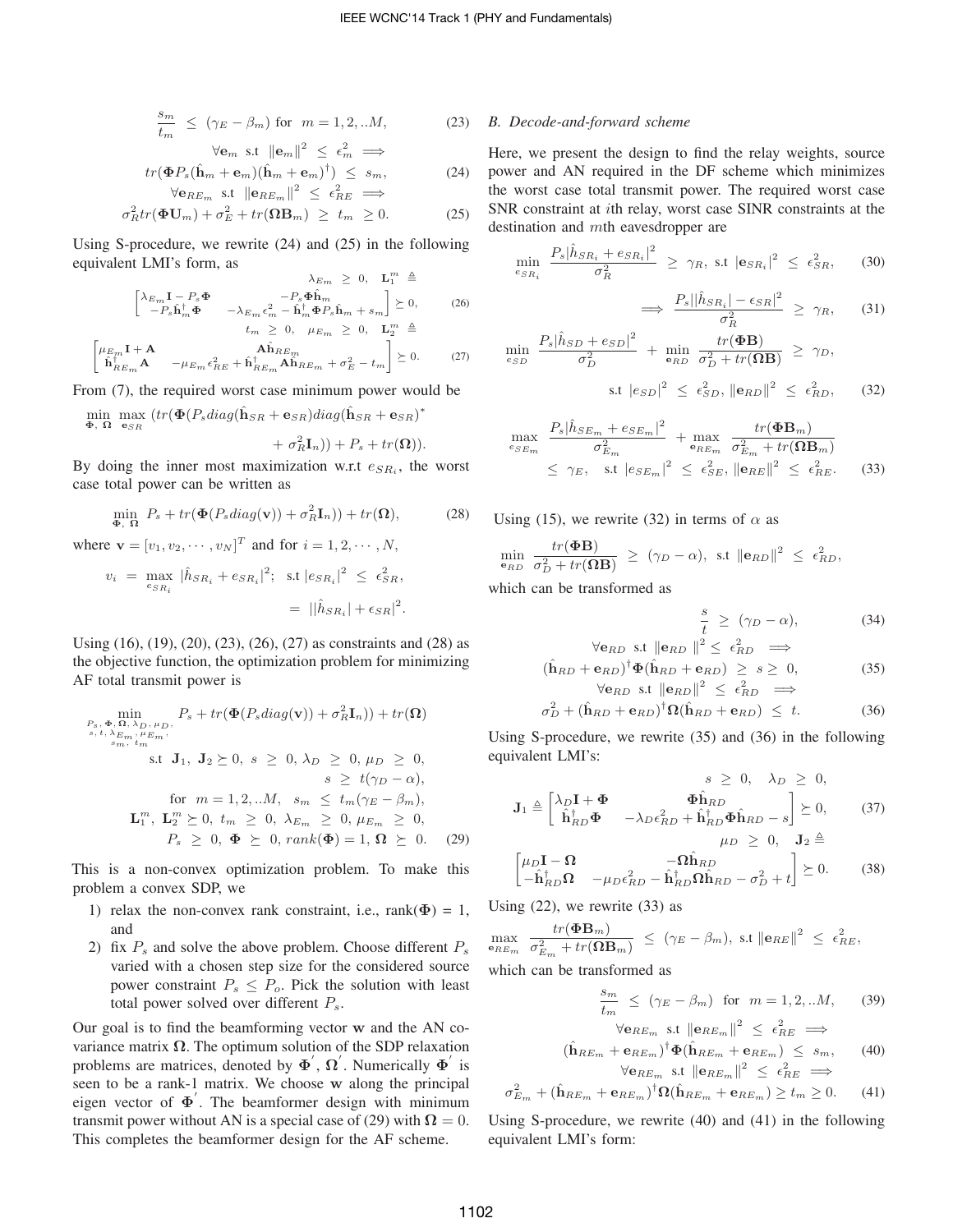$$
\lambda_{E_m} \ge 0, \quad \mathbf{L}_1^m \triangleq
$$

$$
\begin{bmatrix}\n\lambda_{E_m}\mathbf{I} - \mathbf{\Phi} & -\mathbf{\Phi}\hat{\mathbf{h}}_{RE_m} \\
-\mathbf{\hat{h}}_{RE_m}^{\dagger}\mathbf{\Phi} & -\lambda_{E_m}\epsilon_{RE}^2 - \mathbf{\hat{h}}_{RE_m}^{\dagger}\mathbf{\Phi}\hat{\mathbf{h}}_{RE_m} + s_m\n\end{bmatrix} \succeq 0, \qquad (42)
$$

 $t_m \geq 0$ ,  $\mu_{E_m} \geq 0$ ,  $\mathbf{L}_2^m \triangleq$  $\begin{bmatrix} \mu_{E_m} \mathbf{I} + \mathbf{\Omega} \end{bmatrix}$   $\hat{\mathbf{\Omega}} \hat{\mathbf{h}}_{RE_m}$  $\hat{\textbf{h}}^{\dagger}_{RE_m}\boldsymbol{\Omega} \quad \ -\mu_{E_m}\epsilon_{RE_m}^2 + \hat{\textbf{h}}^{\dagger}_{RE_m}\boldsymbol{\Omega}\hat{\textbf{h}}_{RE_m} + \sigma_E^2 - t_m$  $\Big] \geq 0.$  (43)

Using (11) as the objective function, (34), (37), (38), (39), (42), (43) as constraints, the optimization problem for minimizing DF total transmit power is

$$
\min_{P_s, \Phi, \Omega, \lambda_D, \mu_D, s, t, \lambda_{E_m, \mu_{E_m}, s_m, t_m} P_s + tr(\Phi) + tr(\Omega)
$$
\n
$$
\text{s.t } P_s ||\hat{h}_{SR_i} - \epsilon_{SR}|^2 \geq \sigma_R^2 \gamma_R, \text{ for } i = 1, 2, \dots k,
$$
\n
$$
\mathbf{J}_1, \mathbf{J}_2 \geq 0, \ s \geq 0, \lambda_D \geq 0, \ \mu_D \geq 0,
$$
\n
$$
s \geq t(\gamma_D - \alpha),
$$
\n
$$
\text{for } m = 1, 2, \dots M, \ s_m \leq t_m(\gamma_E - \beta_m),
$$
\n
$$
\mathbf{L}_1^m, \mathbf{L}_2^m \geq 0, \ t_m \geq 0, \ \lambda_{E_m} \geq 0, \ \mu_{E_m} \geq 0,
$$
\n
$$
P_s \geq 0, \ \Phi \geq 0, \ \text{rank}(\Phi) = 1, \ \Omega \geq 0. \tag{44}
$$

As in the case of AF, we drop the constraint rank  $(\Phi) = 1$ , fix  $P_s$  and solve the problem. We choose different  $P_s$  varied with a chosen step size for the source power constraint  $P_s \leq P_o$  and pick that source power for different  $P_s$  used which results in least transmit power, i.e., the objective function. By using semidefinite tool, we find the optimal beamformer vector **w**, source power  $P_s$ , and AN covariance matrix **Ω**. The beamformer design without AN is a special case of (44) with  $\Omega = 0$ .

#### V. RESULTS AND DISCUSSIONS

We evaluated the beamforming weights and AN covariance matrices for AF and DF schemes. We obtained the average total powers needed to meet the worst case SINR guarantees with and without AN. We also obtained the feasibility percentage as another performance measure. We compare the numerical results with imperfect CSI with those with perfect CSI. All the channel gains except the direct links are assumed to be  $\mathcal{CN}(0, 1)$ . The direct link channel gains from source to destination and source to eavesdroppers are assumed to be  $CN(0, 0.01)$ . We have considered  $N = 3$  relays and  $M = 2$  eavesdroppers. Thermal noise variance at all the eavesdroppers is assumed to be same, i.e.,  $(\sigma_{E_m}^2)_{m=1}^M = \sigma_E^2$ . The thermal noise variance at the destination and the relays is considered as  $\sigma_D^2 = \sigma_R^2 = 0.1$ . We consider the source power constraint  $P_s \le P_o = 3$  dB. We solved the optimization problem over different fixed  $P_s$  varied with a step size of 0.2. The SDP problems in (29) and (44) are solved by using SeDuMi [11].

The average total power versus  $\frac{1}{\sigma_F^2}$  performance plots for AF and DF are plotted in Fig. 2 and Fig. 4, respectively. These have been averaged for 100 channel realizations. When only channel estimates are available with norm bounded errors, we don't know the actual error vector. In the case of imperfect CSI, as we design for worst case scenarios, the worst case total transmit power required would be higher compared to the perfect CSI case. We also numerically observe that the average total transmit powers for imperfect CSI in Fig. 2 and Fig. 4 are more than those required in the perfect CSI case. From Fig. 2 and Fig. 4, we observe that the transmit power needed to meet the SINR guarantees with AN is less compared to the transmit power needed without AN for both perfect and imperfect CSI cases.

The solution feasibility percentage versus  $\frac{1}{\sigma_E^2}$  plots averaged for 1000 channel realizations for AF and  $DF \nightharpoonup^{E}$  are shown in Fig. 3 and Fig. 5, respectively. The considered optimization problems without AN are a subset of optimization problems with AN. So, the solution feasibility with AN will be improved as we have additional freedom of AN. When checked over all possible error vectors within the norm, the solution feasibility with imperfect CSI case is less compared to perfect CSI case since the channel will be discarded even if the optimization problem fails for one possible error vector. Thus the feasibility performance is degraded with imperfect CSI compared to perfect CSI.



Fig. 2. Average total power in AF scheme with 3 relays, 2 eavesdroppers,  $\gamma_D = 10$  dB, and  $\gamma_E = 3$  dB.



Fig. 3. Feasibility percentage in AF scheme with 3 relays, 2 eavesdroppers,  $\gamma_D = 10$  dB, and  $\gamma_E = 3$  dB.

# *A. Discussions on AF performance*

The error component parameters used for AF simulations are  $\epsilon_{RD}^2 = \epsilon_{RE}^2 = \epsilon_h^2 = \epsilon_{h1}^2 = \epsilon_{h2}^2 = 0.01, \epsilon_{SR}^2 = 0.001$  and  $\epsilon_{SD}^2 = \epsilon_{SE}^2 = 0.0001$ . In Fig. 2, for  $\frac{1}{\sigma_E^2} \leq -2$  dB, the average total power required is flat as the constraint  $SINR_E \leq \gamma_E$  becomes insignificant. The meaningful constraint for the optimization